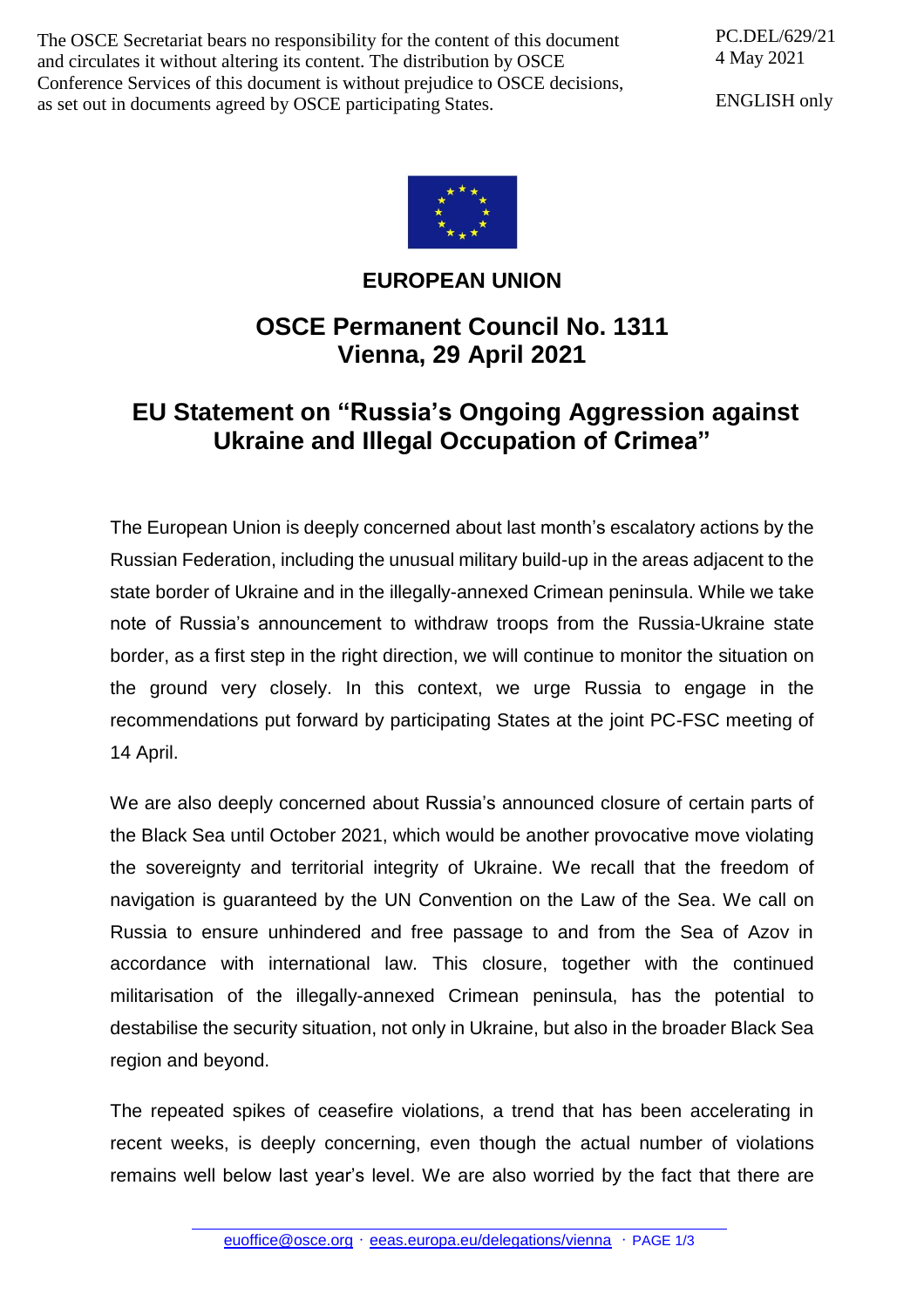newly created trenches and forward positions recorded by the SMM as well as more weapons in violation of the withdrawal lines as set out in the Minsk agreements, predominantly in the non-government controlled areas.

The unprecedented restrictions that the SMM is facing on its freedom of movement is also deeply worrying as it affects the SMM's ability to fulfil its mandate. The SMM is being denied access on an almost daily basis by the Russia-backed armed formations in the non-government controlled areas. In addition, the greatly increased frequency of interference with the SMM technological equipment is a major cause of concern. During recent weeks, the SMM UAVs have consistently been subjected to jamming and interference, making take-off and landing dangerous. We urge Russia to use its considerable influence over the armed formations it backs in order to make sure that all restrictions on the SMM's freedom of movement are removed and that the SMM and its assets can have safe and secure access to the entire territory of Ukraine, including Crimea.

We regret that Ambassador Heidi Grau had to report last week that the consistent focus of some participants on procedural matters, instead of substance, has paralysed the Trilateral Contact Group. We agree with Ambassador Grau that paying lip service to the Minsk agreements is not enough. We would in particular like to see progress regarding humanitarian issues, as the civilians' freedom of movement has been severely constrained for over a year due to the restrictions in crossing the contact line. Hundreds of thousands of civilians are separated from family members and cut off from their livelihood, pensions, medical care and other services. We urge the Russian Federation to implement the Normandy Summit commitments and to use its influence over the armed formations it backs to ensure the opening of the Shchastia and Zolote crossing points, as well as all currently closed crossing points, without further delay.

We are deeply concerned that Russia is continuing, and lately even stepping up, its policy of issuing passports in a simplified and selective manner, on a massive scale, to Ukrainian citizens of the non-government areas of Ukraine. This policy contradicts the spirit and the objectives of the Minsk agreements and constitutes a clear violation of Ukraine's sovereignty. It is even more disturbing in view of the statements attributed to high-level Russian officials evoking possible Russian military action as an alleged need to protect the interests of these newly passportized citizens. The EU and its Member States recall they do not recognize these passports and call on other OSCE participating States to act likewise.